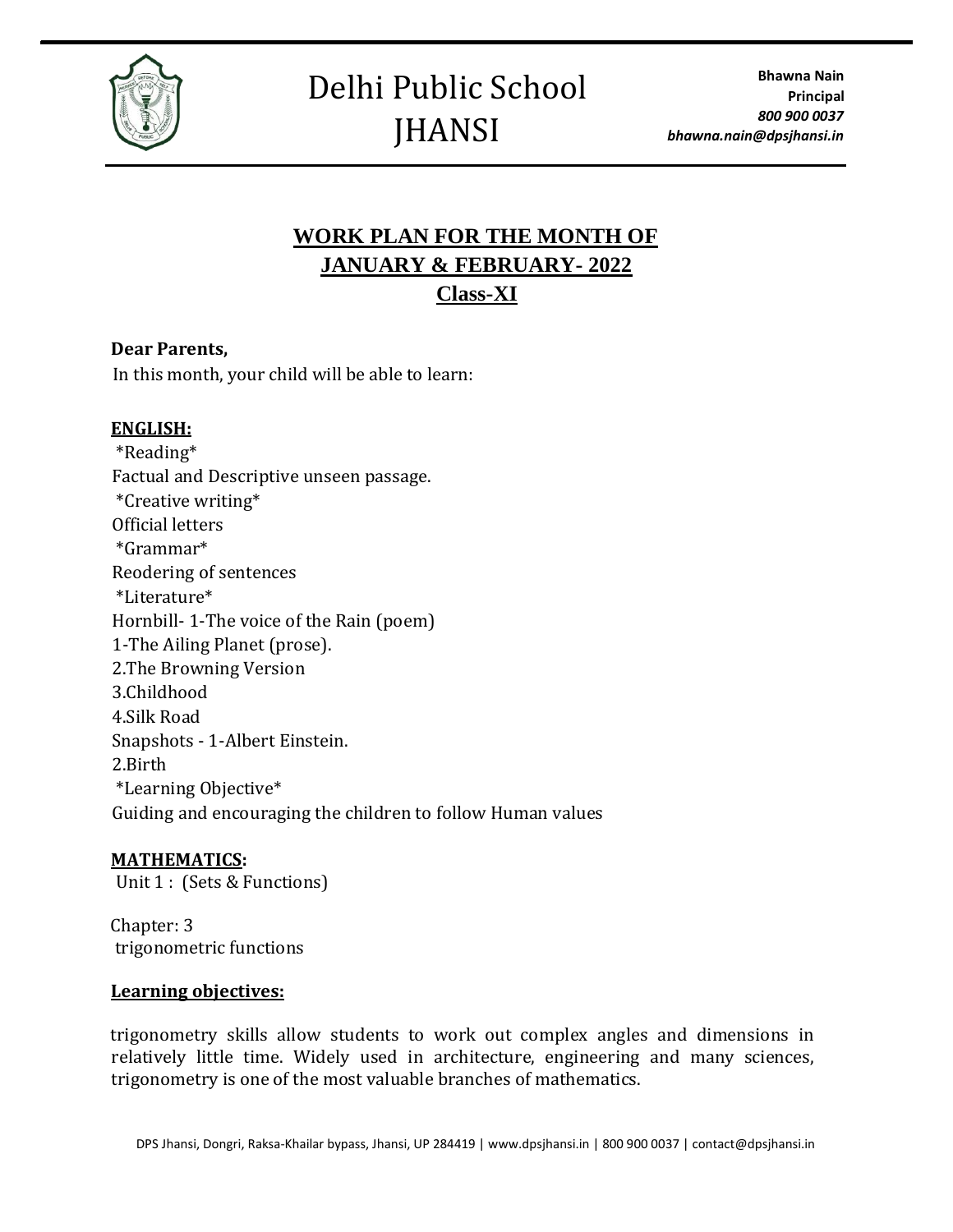

# Delhi Public School JHANSI

**Bhawna Nain Principal** *800 900 0037 bhawna.nain@dpsjhansi.in*

Unit 2 : Algebra

Chapter : 6 Linear Inequality

### **Learning objectives:**

Inequalities are extremely useful in mathematics, especially when we deal with quantities that we do not know exactly what they equate too. ... Often, one can solve a mathematical problem, by estimating an answer, rather than writing down exactly what it is.

Chapter: 7 Permutations & combination

#### **Learning objectives:**

A permutation is used for the list of data (where the order of the data matters) and the combination is used for a group of data (where the order of data doesn't matter).very useful in finding probability also

Unit 4 : Calculus

Chapter : 13 Derivatives

#### **Learning objectives:**

Differentiation helps to find the instantaneous rate of change of a function with respect to an independent variable, maximum & minimum value of a function, to analyse the behaviour of a function. Unit 5:

Statistics & probability

Chapter : 16 Probability

#### **Learning objectives:**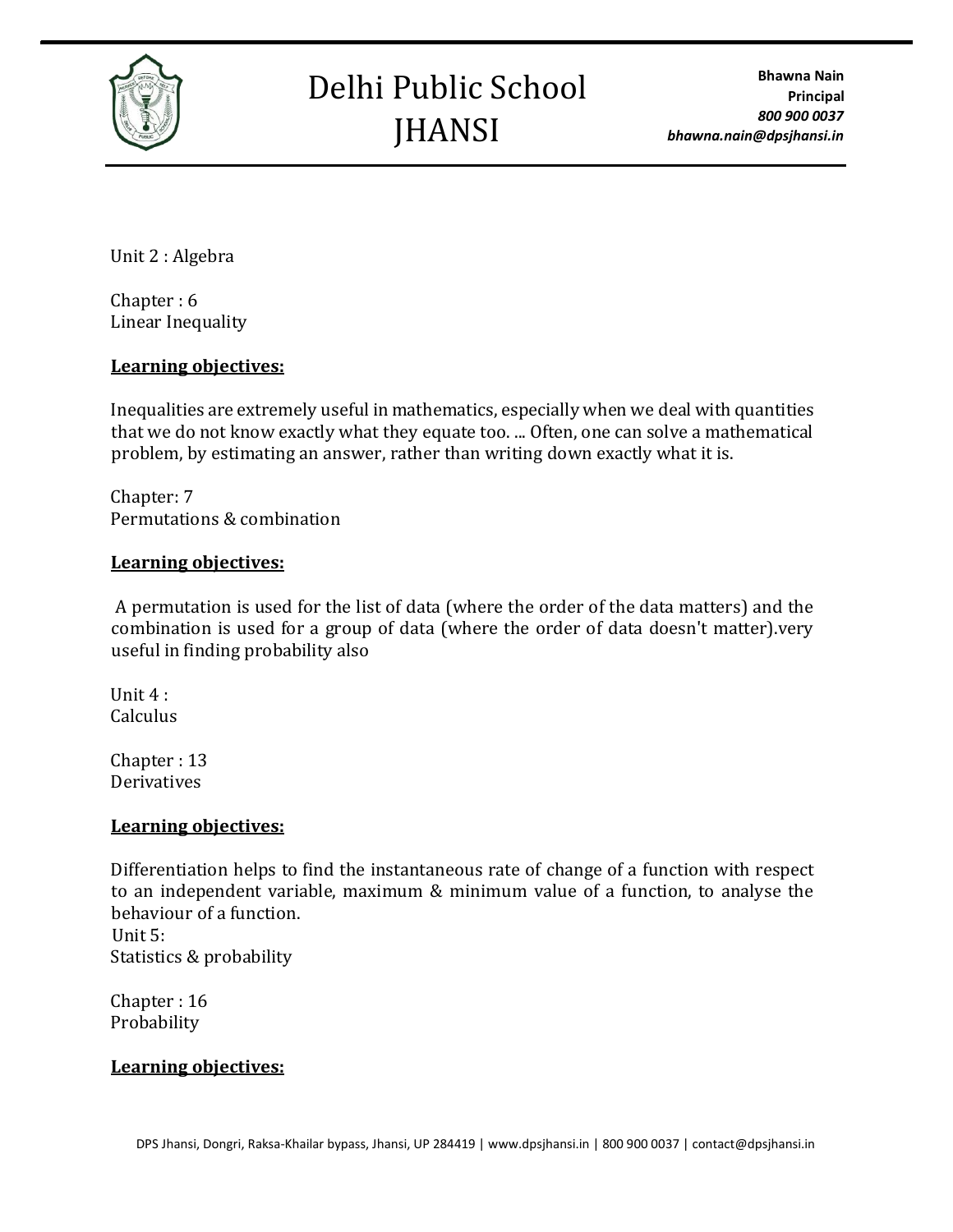

# Delhi Public School **IHANSI**

Objective probability refers to the chances or the odds that an event will occur based on the analysis of concrete measures rather than hunches or guesswork

## **Chemistry-**

## **GOC**

## **Learning objectives-**

Student will be able to understand the distinction between organis and inorganic compoundsVital force theory,modern definition of organic comounds, Understand reasons for tetravalency of carbon and shapes o

Student will be able to Know various ways of representing structures of organic molecules.

Student will be able to classify the organic compounds; name the compounds according to IUPAC system of nomenclature and also derive their structures from the given names

Student will be able to understand the concept of organic reaction mechanism Student will be able to explain the influence of electronic displacements on structure and reactivity of organic compounds

Student will be able to recognise the types of organic reactions

## **Hydrocarbon**

## **Learning objectivos-**

Student will be able to name hydrocarbons according to IUPAC system of nomenclature

Student will be able to recognise and write structures of isomers of alkanes, alkenes, alkynes and aromatic hydrocarbons

Student will be able to learn about various methods of preparation of hydrocarbons

Student will be able to distinguish between alkanes, alkenes, alkynes and aromatic hydrocarbons on the basis of physical and chemical properties and appreciate the role of hydrocarbons as sources of energy and for other industrial applications; predict the formation of the addition products of unsymmetrical alkenes and alkynes on the basis of electronic mechanism

Student will be able to draw and differentiate between various conformations of ethane

Student will be able to comprehend the structure of benzene, explain aromaticity and understand mechanism of electrophilic substitution reactions of benzene; predict the directive influence of substituents in monosubstituted benzene ringdent will be able to name hydrocarbons according to IUPAC system of nomenclature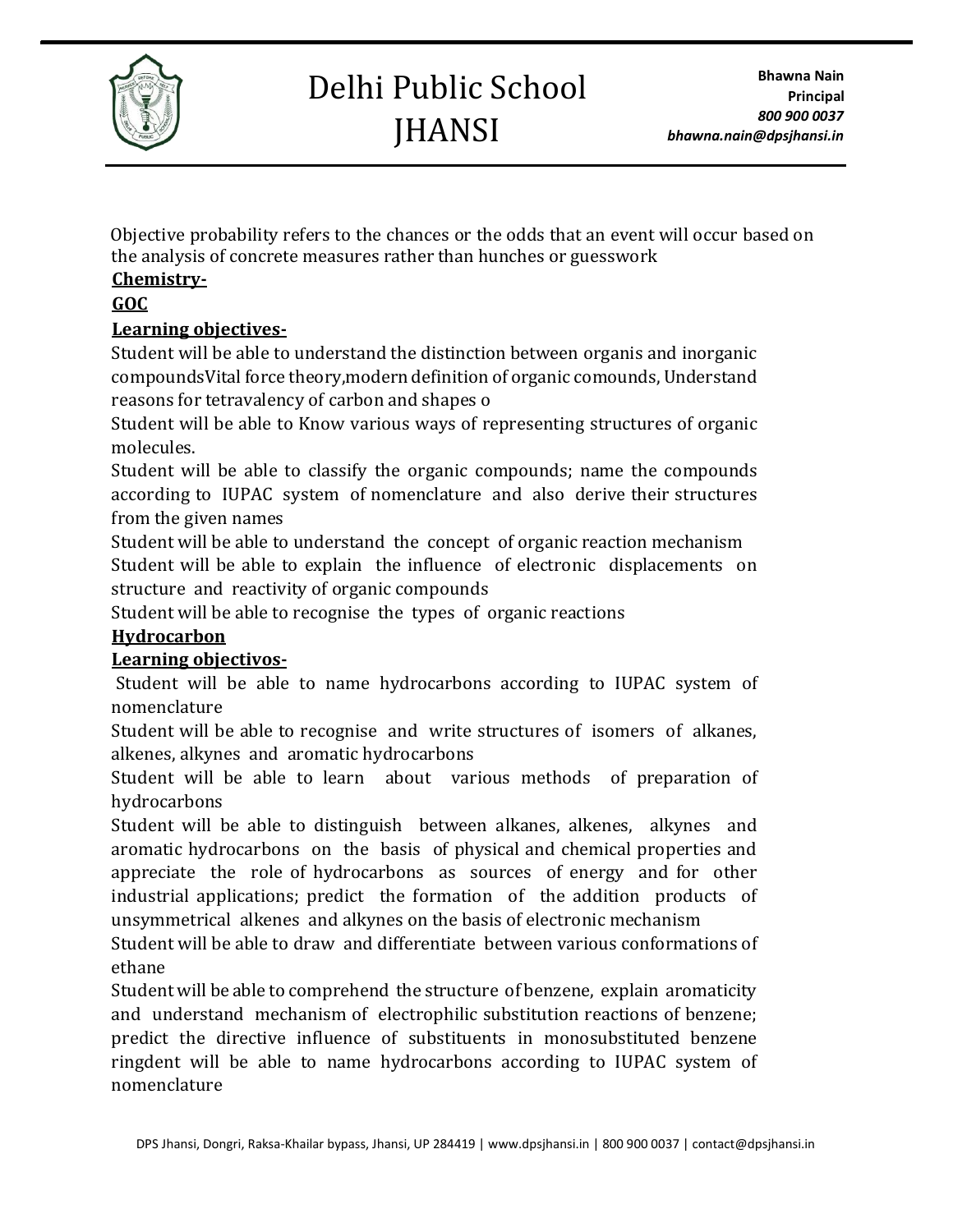

Student will be able to recognise and write structures of isomers of alkanes, alkenes, alkynes and aromatic hydrocarbons

Student will be able to learn about various methods of preparation of hydrocarbons

Student will be able to distinguish between alkanes, alkenes, alkynes and aromatic hydrocarbons on the basis of physical and chemical properties and appreciate the role of hydrocarbons as sources of energy and for other industrial applications; predict the formation of the addition products of unsymmetrical alkenes and alkynes on the basis of electronic mechanism

Student will be able to draw and differentiate between various conformations of ethane

Student will be able to comprehend the structure of benzene, explain aromaticity and understand mechanism of electrophilic substitution reactions of benzene; predict the directive influence of substituents in monosubstituted benzene ring **Equilibrium**-

## **Learning objectivos-**

Student will be able to learn about carcinogenicity and toxicity.

• Student will be able to identify dynamic nature of equilibrium involved in physical and chemical processes

• Student will be able toknow the law of equilibrium

•Student will be able to explain characteristics of equilibria involved in physical and chemical processes

• Student will be able to write expressions for equilibrium constants and Establish a relationship between Kp and Kc

• Student will be able to explain various factors that affect the equilibrium state of a reaction

• Student will be able to classify substances as acids or bases according to Arrhenius, Bronsted-Lowry and Lewis concepts

•Student will be able to classify acids and bases as weak or strong in terms of their ionization constants

• Student will be able to explain the dependence of degree of ionization on concentration of the electrolyte and that of the common ion

• Student will be able to describe pH scale for representing hydrogen ion concentration

## **Physics-**

Unit - 8th -Thermodynamics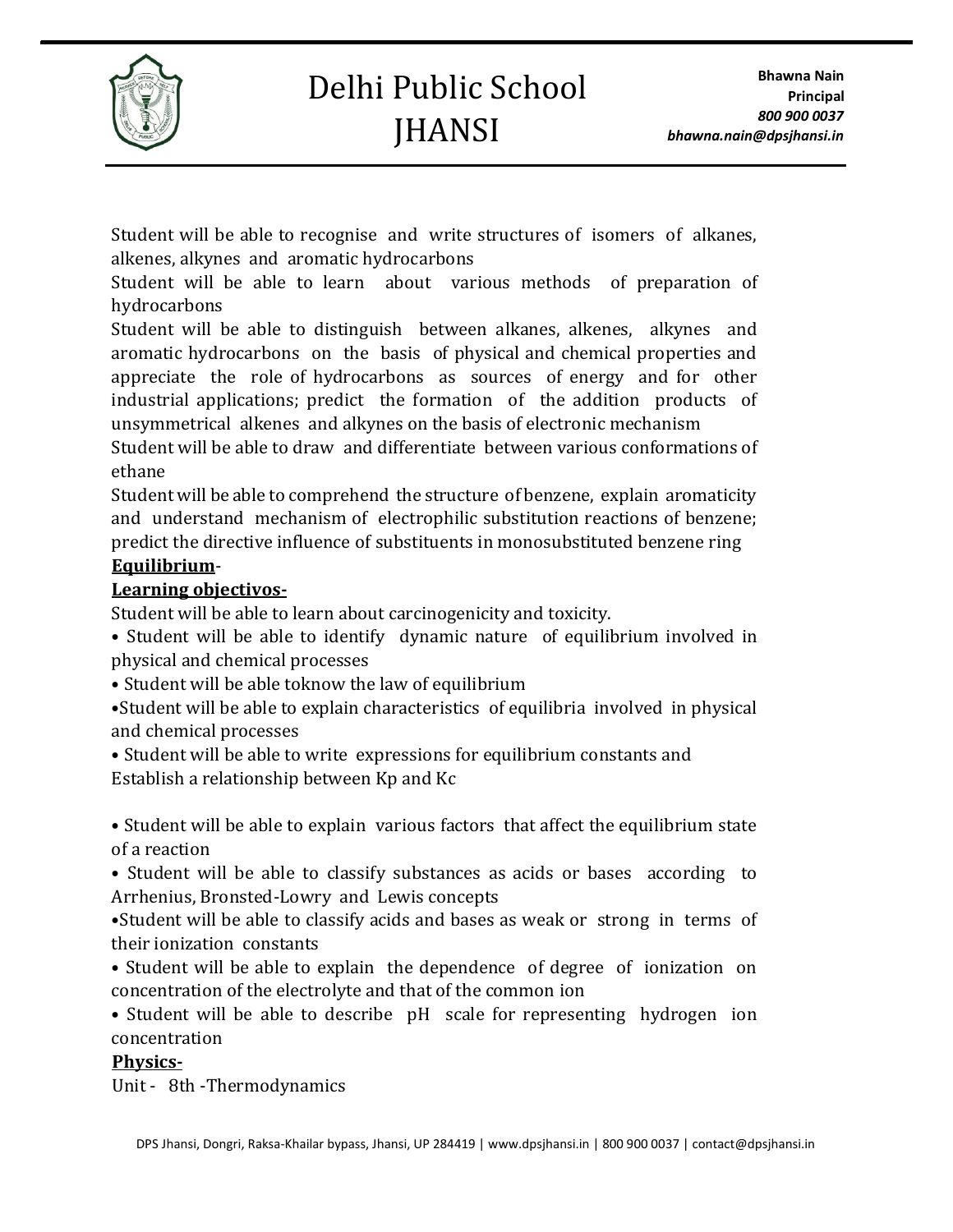

# Delhi Public School **JHANSI**

 9th -Behaviour of perfect gas & kinetic t heo ry of gases 10th - Oscillations & Wa

### **Learning objectives-**

Know about temperature , heat

Working of engine. Kinetic concept of gases. How to develop Pressure. Origin of waves .Calculation of speed of sound in solid, liquid & gas

es .

### **Physical education-**

Chapter-4- physical education & sports for cwsn

Chapter-5- yoga

Chapter-6- Physical activity & leadership training.

### **Learning objectives-**

Student will learn about sports and yoga.They will understand the importance of yoga and sports.

### **Biology**-

Unit-v Human physiology Chapter-17Breathing ans exchange od gases Chapter-19Excretory products and elimination Chapter-20Locomotion and movement Chapter-21Neural control and coordination Chapter-22Chemical control and coordination Unit-IV Chapter-13photosynthesis in higher plants Chapter-14Respiration in Plants Chapter-15plants growth and developments Unit-III Cell structure and functions Chapter-10cell cycle and cell division **Learning objectives**-Student will understand the physiology of human body by diagram. They will understand different types of system of human body.

They will understand different types of process in planta.

They will learn about cell division by diagram.